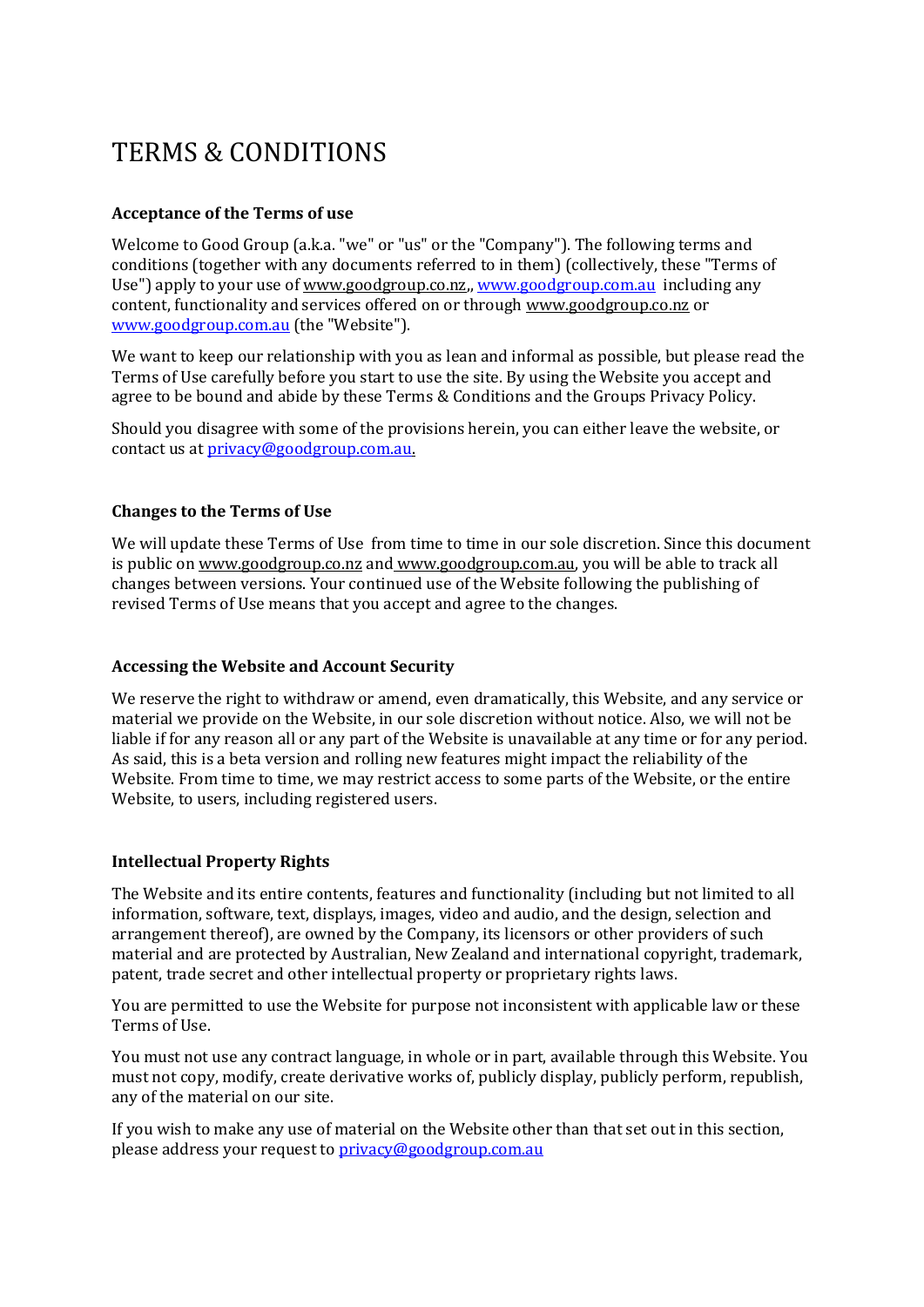If you use any part of the Website in breach of the Terms of Use, your right to use the Website will cease immediately and you must destroy any copies of the materials you have made. No right, title or interest in or to the Website or any content on the site is transferred to you, and all rights not expressly granted are reserved by the Company. Any use of the Website not expressly permitted by these Terms of Use is a breach of these Terms of Use and may violate copyright, trademark and other laws.

## **Prohibited Uses**

You may use the Website only for lawful purposes and in accordance with these Terms of Use. You agree not to use the Website:

- In any way that violates any applicable laws or regulation (including, without limitation, any laws regarding the export of data or software to and from Australia, NZ or other countries).
- To send, upload, download, use or re-use any material which does not comply with the Content Standards set below.
- To transmit, or procure the sending of, any mass advertising or direct solicitation material.
- To impersonate or attempt to impersonate the Company or a Company employee, another user, or another person or entity (including, without limitation, the use of email addresses or screen names associated with or confusingly similar to any of the foregoing).
- To engage in any other conduct that restricts or inhibits anyone's use or enjoyment of the Website, or which, as determined by us, may harm the Company or users of the Website or expose them to liability.

Additionally, you agree not to:

- Use the Website in any manner that could disable, overburden, damage, or impair the site or interfere with any other party's use of the Website, including their ability to engage in real time activities through the Website.
- Use any robot, spider or other automatic device, process or means to access the Website for any purpose, including to monitor or copy any of the material on the Website.
- Use any manual process to monitor or copy any of the material on the Website or for any other unauthorized purpose without our prior written consent.
- Use any device, software or routine that interferes with the proper working of the Website.
- Introduce any viruses, trojan horses, worms, logic bombs or other material which is malicious or technologically harmful.
- Attempt to gain unauthorized access to, interfere with, damage or disrupt any parts of the Website, the server on which the Website is stored, or any server, computer or database connected to the Website.
- Attack the Website via a denial-of-service attack or a distributed denial-of-service attack or otherwise attempt to interfere with the proper working of the Website.

## **User Contributions and Legal Disclaimer**

The Website contain user generated content, and also may contain message boards, personal web pages or profiles, forums or other interactive features (collectively, "Interactive Services")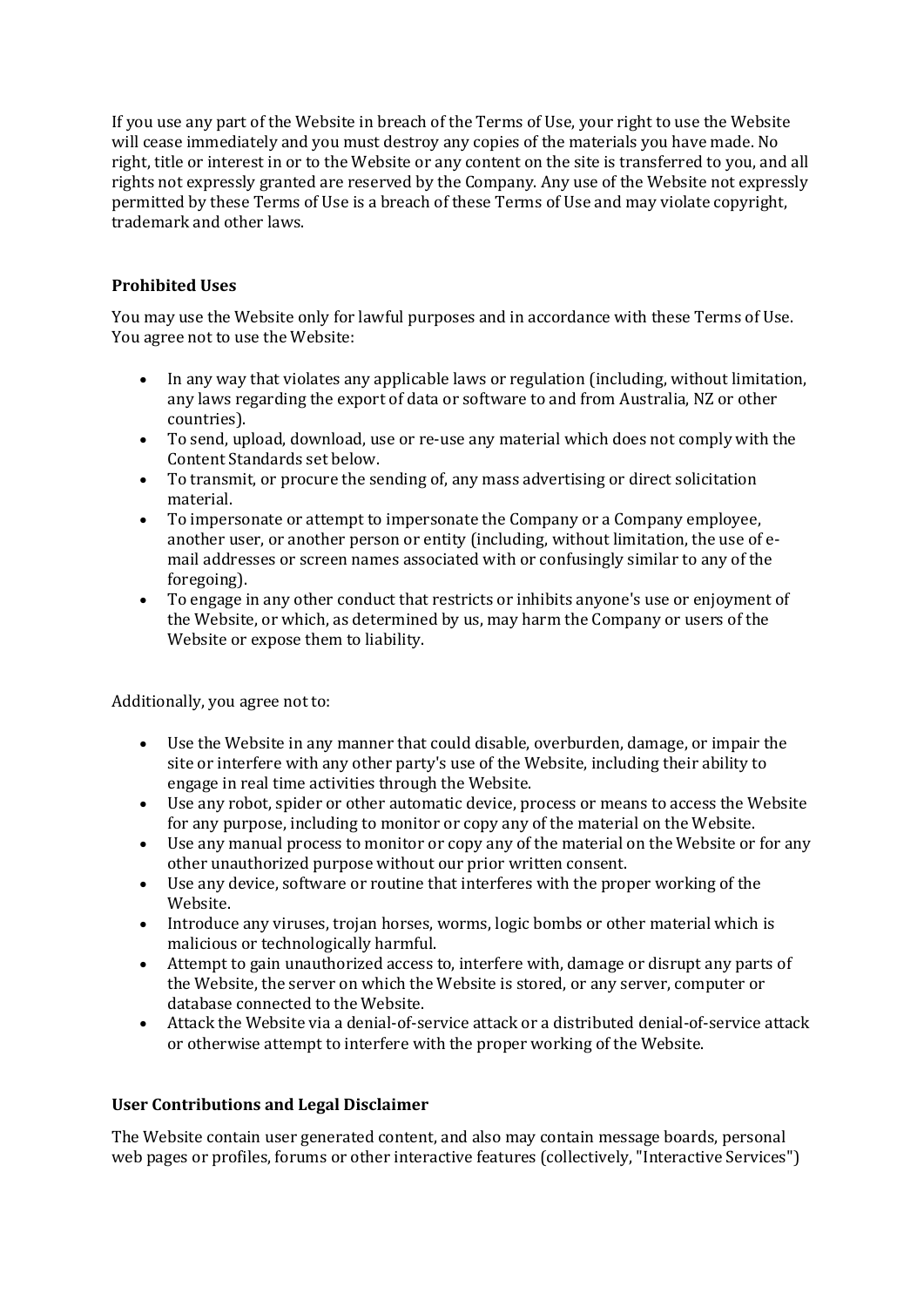that allow you to post, submit, publish, display or transmit to other users (hereinafter, "post") content or materials (collectively, "User Content") on or through the Website.

All User Content must comply with the Content Standards set out below.

We claim no intellectual property rights over the User Content. Your profile and materials uploaded remain yours. However, by setting your pages to be viewed publicly, you agree to allow others to view, comment, edit and branch your Content, and you grant us the right to use, copy, distribute and disclose to third parties any such material for any purpose. You represent and warrant that you own or control all rights in and to the User Content and have the right to grant the Company and its affiliates the license granted above. You represent and warrant that all of your User Content do and will comply with these Terms of Use, and you agree to defend, indemnify and hold harmless the Company and its affiliates and licensors for any breach of that representation and warranty.

Any feedback, comments, or suggestions you may provide regarding [www.goodgroup.co.nz](http://www.goodgroup.co.nz/) or www.goodgroup.com.au is entirely voluntary and we will be free to use such feedback, comments or suggestions as we see fit and without any obligation to you.

You understand and acknowledge that you are responsible for any User Content you submit or contribute, and you, not the Company, have full responsibility for such content, including its legality, reliability, accuracy and appropriateness. Any content and/or opinions uploaded, expressed or submitted to the Website, and all articles and responses to questions and other content, other than the content provided by the Company, are solely the opinions and the responsibility of the person or entity submitting them and do not necessarily reflect the opinion of the Company. We are not responsible, or liable to any third party, for the content or accuracy of any materials posted by you or any other user of the Website.

In particular, User Content is not intended to be legal advice or form an attorney-client relationship between the users, or between the users and the Company. Use of the Website should never be understood to be replacing use of a qualified attorney, and Good Group's relationship to all documents and transactions completed using the Website is that of a trusted, disinterested technology platform.

## **Monitoring and Enforcement of User Content; Termination**

We have the right to:

- Remove or refuse to post any User Content for any or no reason in our sole discretion.
- Take any action with respect to any User Content that we deem necessary or appropriate in our sole discretion if we believe that such User Content violates the Terms of Use, including the Content Standards, infringes any intellectual property right or other right, threatens the personal safety of users of the Website and the public or could create liability for the Company.
- Disclose user identities when required to do so by applicable laws, including in response to a law enforcement request supported by a valid court order.
- Terminate your access to all or part of the Website for any or no reason, including without limitation, any violation of these Terms of Use.

You waive and hold harmless the Company from any claims resulting from any action taken by the Company during or as a result of its investigations and from any actions taken as a consequence of investigations by either the Company or law enforcement authorities.

We do not undertake to review all material before it is posted on the Website, and cannot ensure prompt removal of objectionable material after it has been posted. Accordingly, we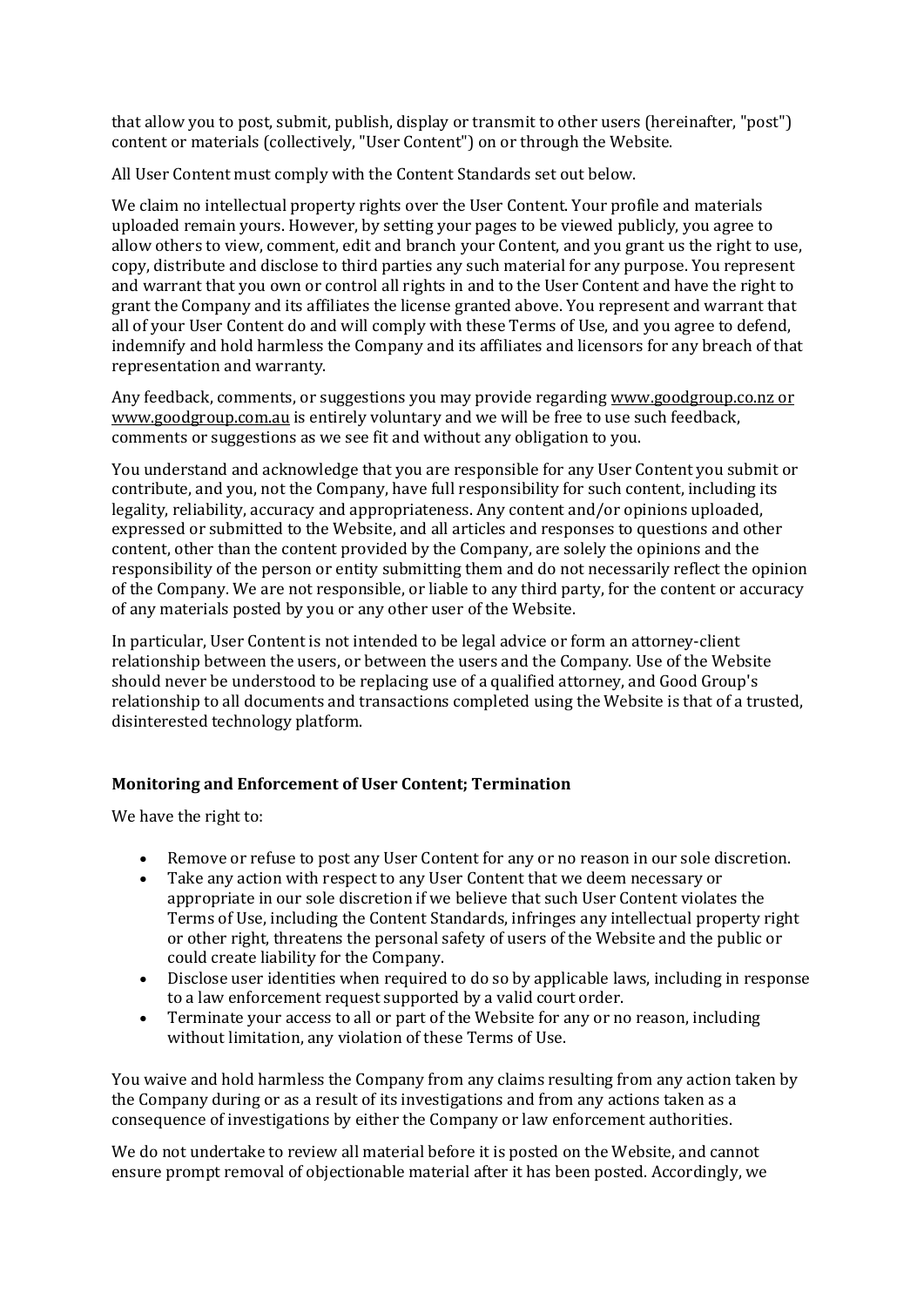assume no liability for any action or inaction regarding transmissions, communications or content provided by any user or third party. We have no liability or responsibility to anyone for performance or non-performance of the activities described in this website.

## **Content Standards**

These content standards apply to any and all User Content and Interactive Services. User Content must comply with all applicable federal, state, local and international laws and regulations. Without limiting the foregoing, User Content must not:

- Contain any material which is defamatory, obscene, indecent, abusive, offensive, harassing, violent, hateful, inflammatory or otherwise objectionable.
- Promote sexually explicit or pornographic material, violence, or discrimination based on race, sex, religion, nationality, disability, sexual orientation or age.
- Infringe any patent, trademark, trade secret, copyright or other intellectual property rights of any other person.
- Violate the legal rights (including the rights of publicity and privacy) of others or contain any material that could give rise to any civil or criminal liability under applicable laws or regulations or that otherwise may be in conflict with these Terms of Use.
- Be likely to deceive any person.
- Promote any illegal activity, or advocate, promote or assist any unlawful act.
- Cause annoyance, inconvenience or needless anxiety or be likely to upset, embarrass, alarm or annoy any other person.
- Be used to impersonate any person, or to misrepresent your identity or affiliation with any person or organization.
- Involve commercial activities or sales , such as contests, sweepstakes and other sales promotions, barter or advertising.
- Give the impression that they emanate from us or any other person or entity, if this is not the case.

## **Copyright Infringement**

If you believe that any User Content violate your copyright, please email us at [privacy@goodgroup.com.au](mailto:headoffice@goodgroup.co.nz)

## **Reliance on Information Posted**

The information presented on or through the Website is made available solely for general information purposes. We do not warrant the accuracy, completeness or usefulness of this information. Any reliance you place on such information is strictly at your own risk. We disclaim all liability and responsibility arising from any reliance placed on such materials by you or any other visitor to the Website, or by anyone who may be informed of any of its contents.

## **Disclaimer of Warranties, Limitations of Liability and Indemnification.**

You acknowledge that you have only a limited, non-exclusive, non transferable license to use the Website. Because the Website is in beta test version only and is not error or bug free, you agree that you will use it carefully and avoid using it ways which might result in any loss of your or any third party's property or information.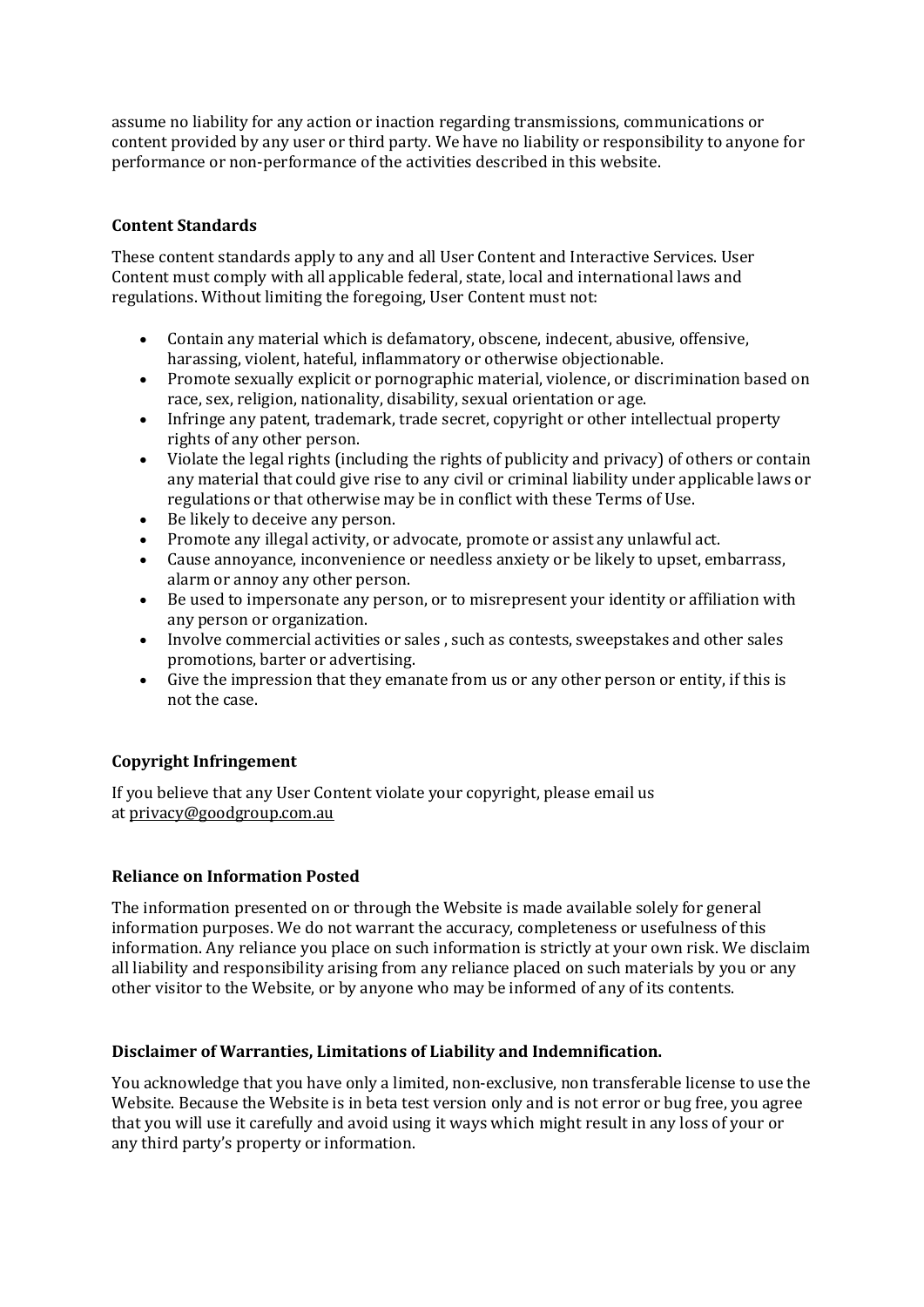Your use of [www.goodgroup.co.nz](http://www.goodgroup.co.nz/) and [www.goodgroup.com.au](http://www.goodgroup.com.au/) is at your sole risk. The service is provided on an "as is" and "as available" basis. In particular, you acknowledge that technical support is only provided in only available via email, in English; that we use third party vendors and hosting partners to provide the necessary hardware, software, networking, storage, and related technology required to run the Website; that the technical processing and transmission of the service, including User Content, may be transferred unencrypted and involve (a) transmissions over various networks; and (b) changes to conform and adapt to technical requirements of connecting networks or devices.

We do not warrant that (i) the service will meet your specific requirements, (ii) the service will be uninterrupted, timely, secure, or error-free, (iii) the results that may be obtained from the use of the service will be accurate or reliable, (iv) the quality of any products, services, information, or other material purchased or obtained by you through the service will meet your expectations, and (v) any errors in the service will be corrected.

You expressly understand and agree that Good Group shall not be liable for any direct, indirect, incidental, special, consequential or exemplary damages, including but not limited to, damages for loss of profits, goodwill, use, data or other intangible losses (even if Good Group has been advised of the possibility of such damages), resulting from: (i) the use or the inability to use the service: (ii) the cost of procurement of substitute goods and services resulting from any goods, data, information or services purchased or obtained or messages received or transactions entered into through or from the service; (iii) unauthorized access to or alteration of your transmissions or data; (iv) statements or conduct of any third party on the service; (v) or any other matter relating to the service.

You agree to defend, indemnify and hold harmless the Company, its affiliates and licensors and their respective officers, directors, employees, contractors, agents, licensors and suppliers from and against any claims, liabilities, damages, judgments, awards, losses, costs, expenses or fees (including reasonable attorneys' fees) resulting from your violation of these Terms of Use or your use of the Website, including, without limitation, any use of the Website's content, services and products other than as expressly authorized in these Terms of Use or your use of any information obtained from the Website.

## **Governing Law and Jurisdiction**

These Terms of Use and any dispute or claim arising out of, or related to, them, their subject matter or their formation (in each case, including non-contractual disputes or claims) shall be governed by and construed in accordance with the internal laws of Australia and New Zealand without giving effect to any choice or conflict of law provision or rule.

Any legal suit, action or proceeding arising out of, or related to, these Terms of Use or the Website shall be instituted exclusively in the courts of Australia and New Zealand. You waive any and all objections to the exercise of jurisdiction over you other courts and to venue in such courts.

## **Waiver and Severability**

Our failure to exercise or enforce any right or provision of the Terms of Use shall not constitute a waiver of such right or provision.

The Terms of Use constitutes the entire agreement between you and Good Group and govern your use of the service, superseding any prior agreements (including, but not limited to, any prior versions of the Terms of Use). If any provision of these Terms of Use is held by a court of competent jurisdiction to be invalid, illegal or unenforceable for any reason, such provision shall